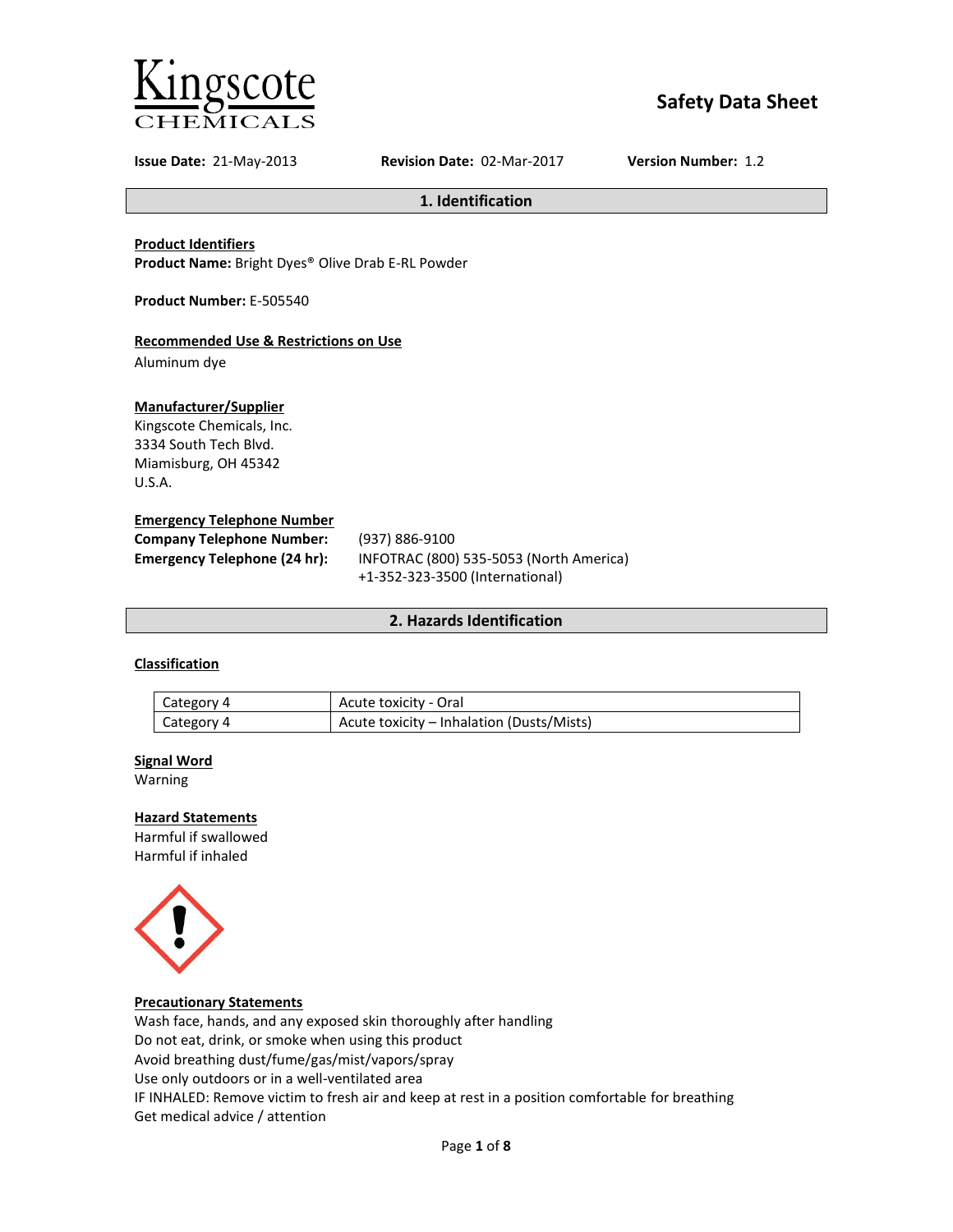IF SWALLOWED: Immediately call a POISON CENTER or doctor/physician Rinse mouth Do not induce vomiting Dispose of contents/container to an approved waste disposal plant

# **Hazard Not Otherwise Classified (HNOC)**

Very toxic to aquatic life with long lasting effects

# **3. Composition/Information on Ingredients**

| <b>Chemical Name</b>    | CAS #      | Weight % |
|-------------------------|------------|----------|
| Chromium(III) Compounds | 16065-83-1 | $5 - 10$ |
| Chromium                | 7440-47-3  | $3 - 5$  |

*\*If Chemical Name/CAS # is "proprietary" and/or Weight % is listed as a range, the specific chemical identity and/or percentage of composition has been withheld as a trade secret.*

# **4. First-Aid Measures First-Aid Measures Eye Contact** Rinse immediately with plenty of water, also under the eyelids, for at least 15 minutes. Get medical advice/attention if irritation occurs. **Skin Contact** Wash with soap and water. Get medical advice/attention if irritation occurs. **Inhalation** Remove to fresh air. If breathing is difficult, administer oxygen; seek medical attention immediately. **Ingestion Rinse mouth. DO NOT induce vomiting. Drink plenty of water. Never give** anything by mouth to an unconscious person. Get medical attention if large quantities were ingested or if nausea occurs.

#### **Most Important Symptoms and Effects**

| Symptoms | Chromium and certain chromium compounds have been reported to cause      |
|----------|--------------------------------------------------------------------------|
|          | damage to the lungs, resulting in cumulative damage. Dermatitis has been |
|          | reported from repeated, prolonged contact with chromium compounds.       |

#### **Indication of Any Immediate Medical Attention and Special Treatment Needed**

**Notes to Physician** Treat symptomatically.

# **5. Fire-Fighting Measures**

#### **Suitable Extinguishing Media**

Water. Foam. Carbon dioxide (CO2). Dry chemical.

#### **Unsuitable Extinguishing Media**

Not determined

#### **Specific Hazards Arising from the Chemical**

Remote possibility of dust explosion. Burning may produce oxides of carbon, nitrogen (NOx), and sulfur.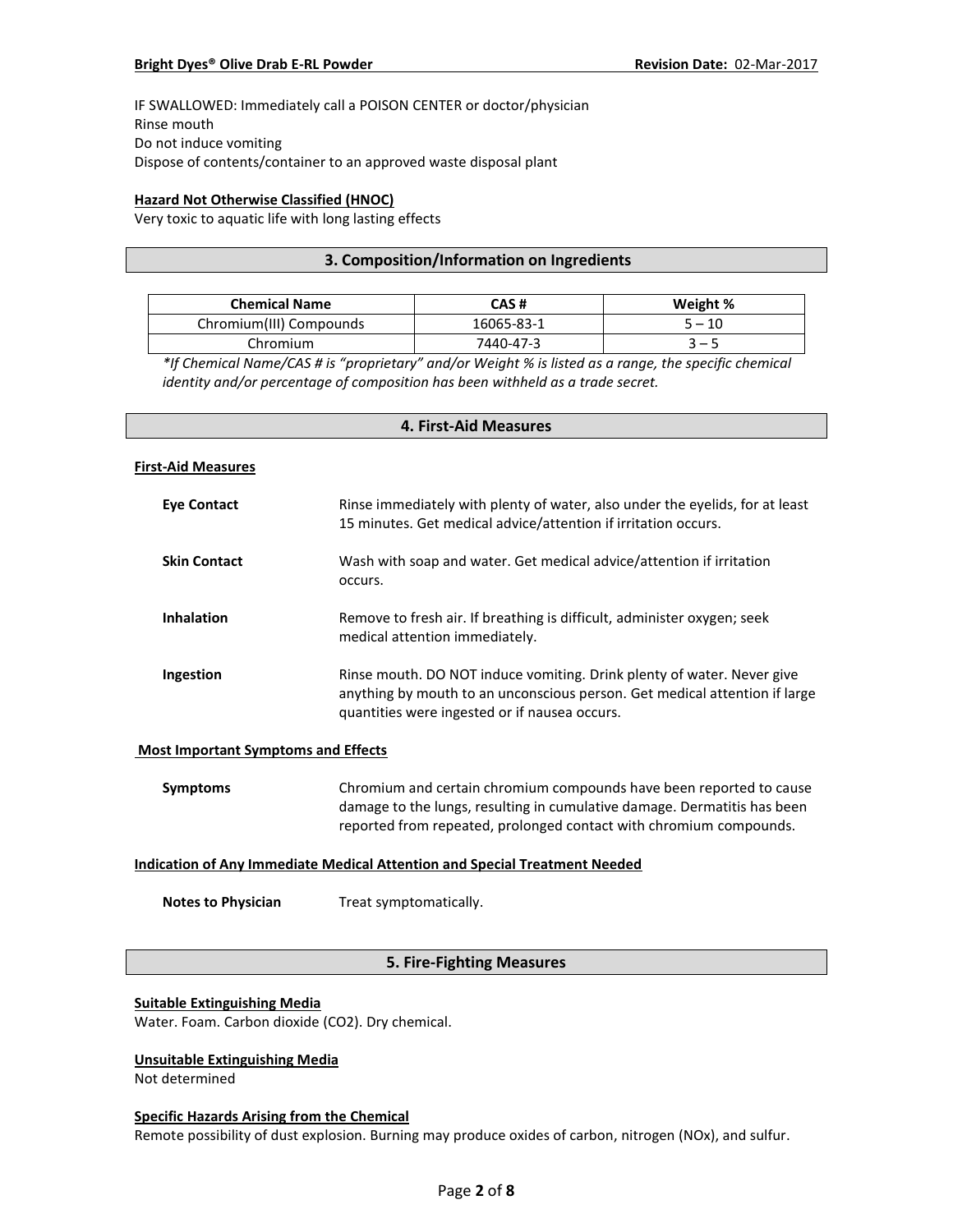# **Protective Equipment and Precautions for Firefighters**

Wear self-contained breathing apparatus pressure-demand, MSHA/NIOSH (approved or equivalent) and full protective gear.

|                                                                 | <b>6. Accidental Release Measures</b>                                                                                                                                                                                                                                                                                                                                                                        |  |
|-----------------------------------------------------------------|--------------------------------------------------------------------------------------------------------------------------------------------------------------------------------------------------------------------------------------------------------------------------------------------------------------------------------------------------------------------------------------------------------------|--|
|                                                                 | <b>Personal Precautions, Protective Equipment and Emergency Procedures</b>                                                                                                                                                                                                                                                                                                                                   |  |
| <b>Personal Precautions</b>                                     | Use personal protective equipment as recommended in Section 8.                                                                                                                                                                                                                                                                                                                                               |  |
| <b>Environmental Precautions</b>                                | Prevent from entering into soil, ditches, sewers, waterways and/or<br>groundwater. See Section 12 and Section 13.                                                                                                                                                                                                                                                                                            |  |
| <b>Methods and Material for Containment and Cleaning Up</b>     |                                                                                                                                                                                                                                                                                                                                                                                                              |  |
| <b>Methods for Containment</b>                                  | Prevent further leakage or spillage if safe to do so.                                                                                                                                                                                                                                                                                                                                                        |  |
| <b>Methods for Cleaning Up</b>                                  | Collect into suitable, properly labeled container for recovery or disposal.                                                                                                                                                                                                                                                                                                                                  |  |
| 7. Handling and Storage                                         |                                                                                                                                                                                                                                                                                                                                                                                                              |  |
| <b>Precautions for Safe Handling</b>                            |                                                                                                                                                                                                                                                                                                                                                                                                              |  |
| <b>Advice on Safe Handling</b>                                  | Handle in accordance with good industrial hygiene and safety practices.<br>Use personal protection recommended in Section 8. Avoid contact with<br>skin, eyes, or clothing. Wash face, hands, and any exposed skin<br>thoroughly after handling. Do not eat, drink, or smoke when using this<br>product. Avoid breathing dust/fume/gas/mist/vapors/spray. Use only<br>outdoors or in a well-ventilated area. |  |
| <b>Conditions for Safe Storage, Including Incompatibilities</b> |                                                                                                                                                                                                                                                                                                                                                                                                              |  |
| <b>Storage Conditions</b>                                       | Keep container tightly closed and store in a cool, dry, and well-<br>ventilated area. Keep/store only in original container. Do not reuse<br>container.                                                                                                                                                                                                                                                      |  |
| <b>Incompatible Materials</b>                                   | Strong oxidizing agents.                                                                                                                                                                                                                                                                                                                                                                                     |  |

**8. Exposure Controls / Personal Protection**

# **Exposure Guidelines**

| <b>Chemical Name</b>     | <b>ACGIH TLV</b>             | <b>OSHA PEL</b>              | <b>NIOSH IDLH</b>                  |
|--------------------------|------------------------------|------------------------------|------------------------------------|
| Chromium (III) Compounds | TWA: $0.5 \text{ mg/m}^3$ Cr | TWA: $0.5 \text{ mg/m}^3$ Cr | IDLH: 25 mg/m <sup>3</sup> Cr(III) |
| 16065-83-1               |                              |                              | TWA: $0.5 \text{ mg/m}^3$ Cr       |
| Chromium                 | TWA: $0.5 \text{ mg/m}^3$    | TWA: $1 \text{ mg/m}^3$      | IDLH: 250 mg/m <sup>3</sup>        |
| 7440-47-3                |                              |                              | TWA: $0.5 \text{ mg/m}^3$          |

# **Engineering Controls**

Ensure adequate ventilation, especially in confined areas. Eyewash stations. Showers.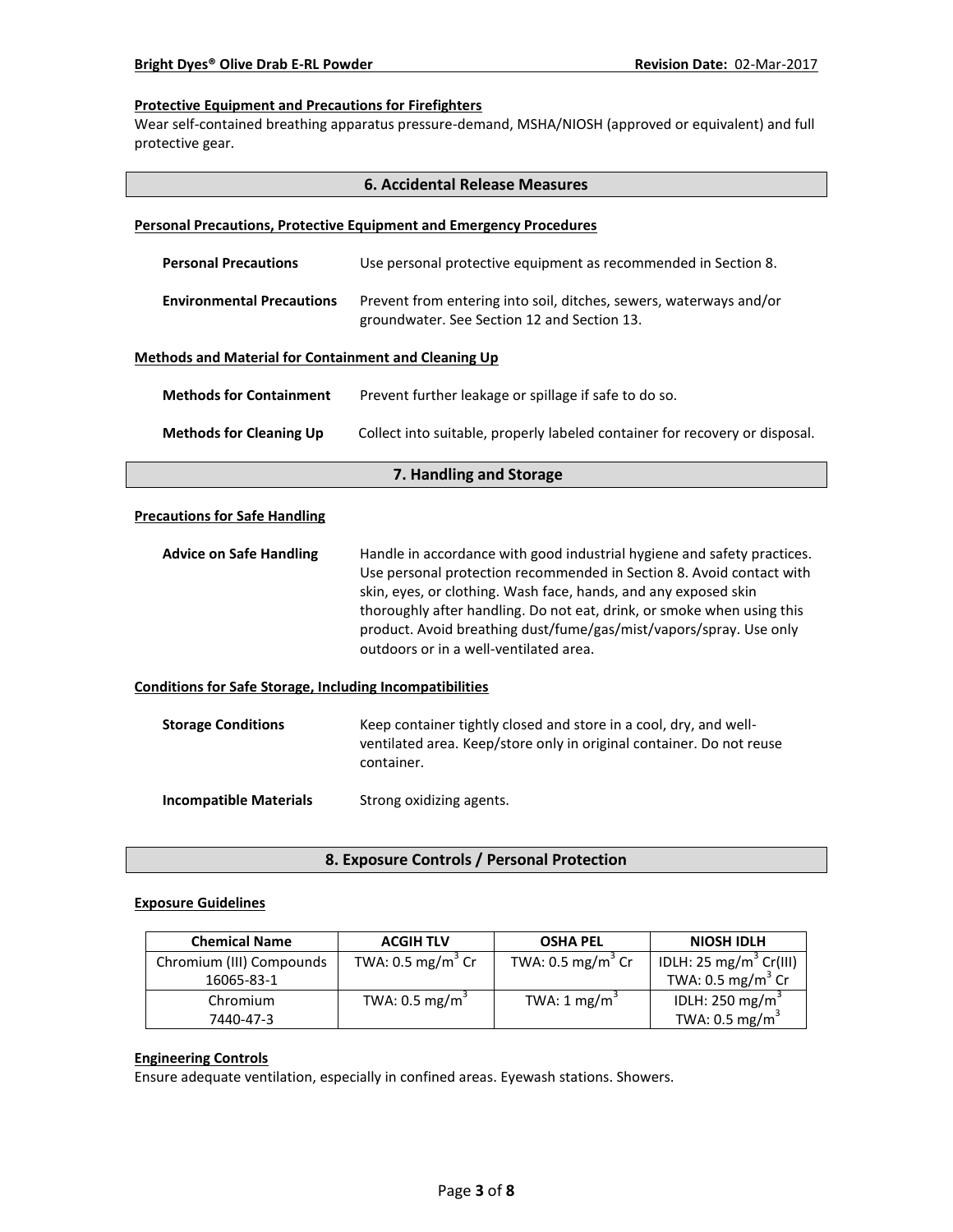# **Individual Protection Measures, Such as Personal Protective Equipment:**

| <b>Eve/Face Protection</b>        | Use safety glasses or chemical splash goggles.                          |
|-----------------------------------|-------------------------------------------------------------------------|
| <b>Skin &amp; Body Protection</b> | Rubber gloves. Suitable protective clothing.                            |
| <b>Respiratory Protection</b>     | Wear an appropriate NIOSH/MSHA approved respirator.                     |
| <b>Hygiene Measures</b>           | Handle in accordance with good industrial hygiene and safety practices. |

# **9. Physical and Chemical Properties**

| <b>Information on Basic Physical and Chemical Properties</b> |                              |                       |                |
|--------------------------------------------------------------|------------------------------|-----------------------|----------------|
| <b>Physical State</b>                                        | Solid                        | Odor                  | None apparent  |
| Appearance                                                   | Dark brown powder            | <b>Odor Threshold</b> | Not determined |
| Color                                                        | Dark brown                   |                       |                |
| <b>Property</b>                                              | <b>Values</b>                |                       |                |
| рH                                                           | $8.0 - 9.0$ (2 g/L solution) |                       |                |
| <b>Melting/Freezing Point</b>                                | Not applicable               |                       |                |
| <b>Boiling Point/Range</b>                                   | Not applicable               |                       |                |
| <b>Flash Point</b>                                           | Not applicable               |                       |                |
| <b>Evaporation Rate</b>                                      | Not applicable               |                       |                |
| Flammability (solid, gas)                                    | Not determined               |                       |                |
| <b>Upper Flammability Limits</b>                             | Not applicable               |                       |                |
| <b>Lower Flammability Limits</b>                             | Not applicable               |                       |                |
| <b>Vapor Pressure</b>                                        | Not applicable               |                       |                |
| <b>Vapor Density</b>                                         | Not applicable               |                       |                |
| <b>Relative Density</b>                                      | Not applicable               |                       |                |
| <b>Specific Gravity</b>                                      | Not applicable               |                       |                |
| Solubility                                                   | Soluble in water             |                       |                |
| <b>Partition Coefficient</b>                                 | Not determined               |                       |                |
| <b>Auto-ignition Temperature</b>                             | Not determined               |                       |                |
| <b>Decomposition Temperature</b>                             | Not determined               |                       |                |
| <b>Viscosity</b>                                             | Not determined               |                       |                |

# **10. Stability and Reactivity**

# **Reactivity**

Not reactive under normal conditions.

# **Chemical Stability**

Stable under recommended storage conditions.

#### **Possibility of Hazardous Reactions**

None under normal processing.

### **Conditions to Avoid**

Keep separated from incompatible substances. Keep out of reach of children.

# **Incompatible Materials**

Strong oxidizing agents.

# **Hazardous Decomposition Products**

Oxides of carbon, nitrogen (NOx), and sulfur.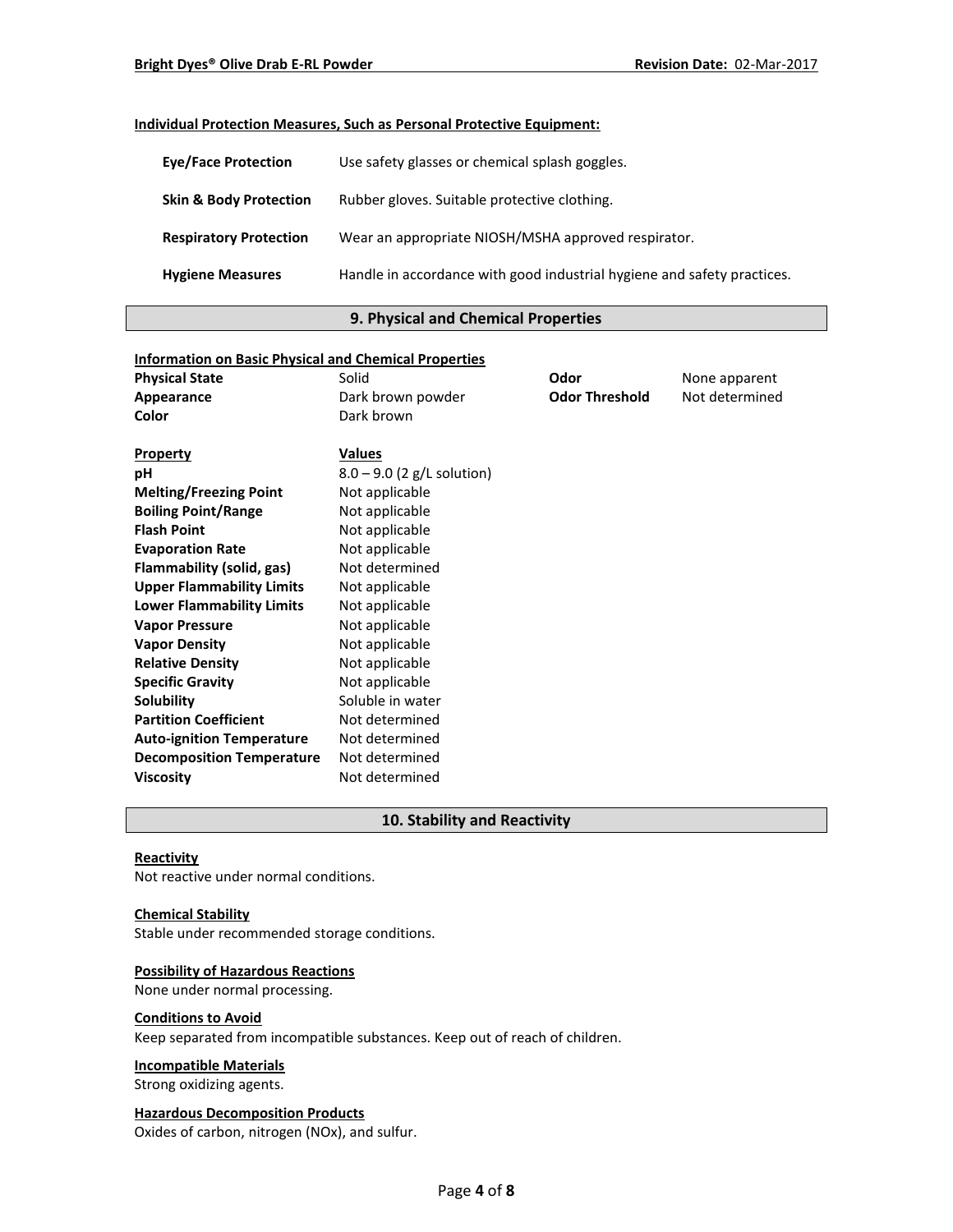# **11: Toxicological Information**

# **Information on Likely Routes of Exposure**

| <b>Inhalation</b>   | Harmful if inhaled.      |
|---------------------|--------------------------|
| Ingestion           | Harmful if swallowed.    |
| <b>Skin Contact</b> | Avoid contact with skin. |
| Eye Contact         | Avoid contact with eyes. |

# **Delayed, Immediate, and Chronic Effects from Short- and Long-Term Exposure**

May cause an allergic skin reaction.

#### **Numerical Measures of Toxicity**

Not determined

#### **Symptoms Associated with Exposure**

See Section 4 of this SDS for symptoms.

# **Carcinogenicity**

| <b>Chemical Name</b>     | <b>NTP</b> | <b>ACGIH</b> | <b>IARC</b> | <b>OSHA</b>              |
|--------------------------|------------|--------------|-------------|--------------------------|
| Chromium (III) Compounds |            |              | Group 3     | -                        |
| 16065-83-1               |            |              |             |                          |
| Chromium                 |            | ۰            | Group 3     | $\overline{\phantom{0}}$ |
| 7440-47-3                |            |              |             |                          |

*Group 3 IARC components are "not classifiable as human carcinogens".*

# **12. Ecological Information**

#### **Ecotoxicity**

Very toxic to aquatic life with long lasting effects.

### **Component Information**

| <b>Chemical Name</b>     | Algae/aquatic plants     | Fish                   | Crustacea                 |
|--------------------------|--------------------------|------------------------|---------------------------|
| Chromium (III) Compounds | $\overline{\phantom{0}}$ | 4.4: 96 h Oncorhynchus | 2:96 h water flea mg/L EC |
| 16065-83-1               |                          | mykiss mg/L LC50       |                           |
|                          |                          | 5.07: 96 h Pimephales  | 168: 96 h water flea mg/L |
|                          |                          | promelas mg/L LC50     | EC50                      |

# **Persistence/Degradability**

Not determined

#### **Bioaccumulation**

Not determined

**Mobility**

Not determined

#### **Other Adverse Effects**

Not determined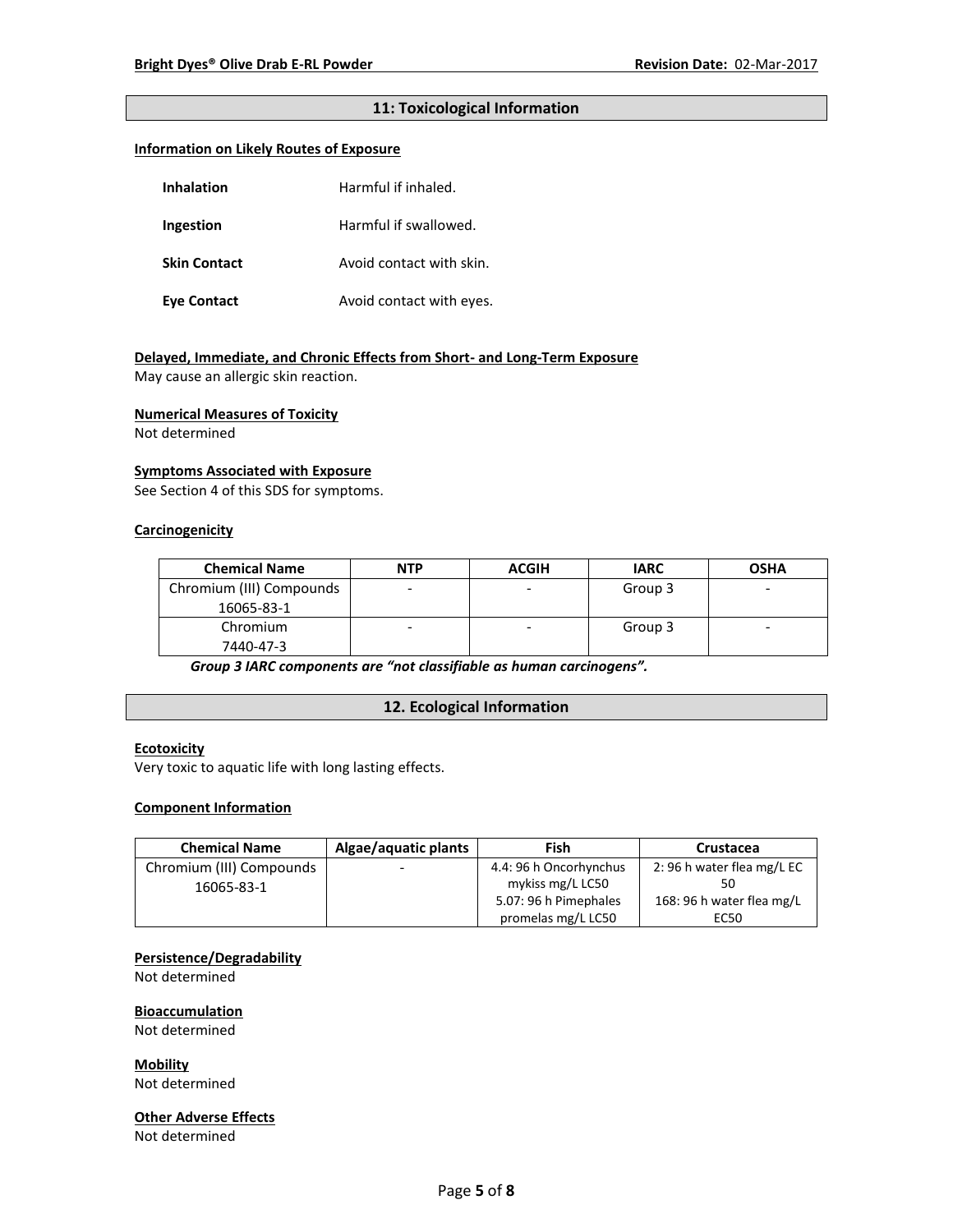# **13. Disposal Considerations**

# **Waste Disposal Methods**

Dispose of in accordance with federal, state, and local regulations.

### **Contaminated Packaging**

Do not re-use empty containers.Dispose of containers in accordance with federal, state, and local regulations.

# **US EPA Waste Number**

| <b>Chemical</b> | <b>RCRA</b>                  | <b>RCRA</b> – Basis for | <b>RCRA – D Series</b> | <b>RCRA – U Series</b> |
|-----------------|------------------------------|-------------------------|------------------------|------------------------|
| <b>Name</b>     |                              | Listing                 | <b>Wastes</b>          | <b>Wastes</b>          |
| Chromium        | $\qquad \qquad \blacksquare$ | Included in waste       | 5.0 mg/L regulatory    | ۰                      |
| 7440-47-3       |                              | streams: F032, F034,    | level                  |                        |
|                 |                              | F035, F037, F038,       |                        |                        |
|                 |                              | F039                    |                        |                        |

### **California Hazardous Waste Status**

| <b>Chemical Name</b>     | <b>California Hazardous Waste Status</b> |
|--------------------------|------------------------------------------|
| Chromium (III) Compounds | Toxic                                    |
| 16065-83-1               | Corrosive                                |
|                          | Ignitable                                |
| Chromium                 | Toxic                                    |
| 7440-47-3                | Corrosive                                |
|                          | Ignitable                                |

# **14. Transport Information**

# **Note**

See current shipping paper for most up-to-date shipping information, including exemptions and special circumstances.

| <b>DOT</b>  | Not regulated                                                |
|-------------|--------------------------------------------------------------|
| <b>IATA</b> | Not regulated                                                |
| <b>IMDG</b> | This material may meet the definition of a marine pollutant. |

# **15: Regulatory Information**

# **International Inventories**

**Toxic Substances Control Act** Listed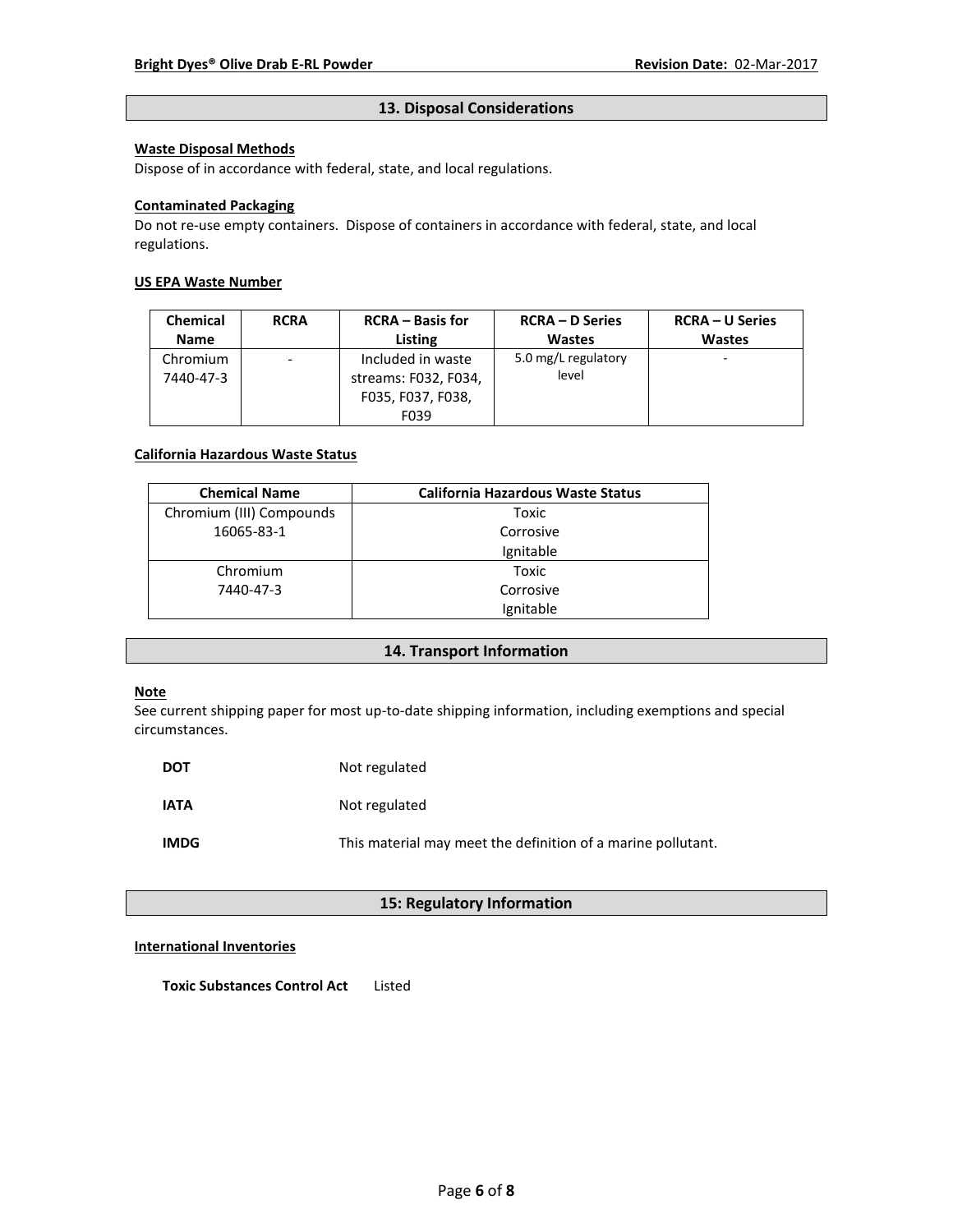# **U.S. Federal Regulations**

### **CERCLA**

| <b>Chemical Name</b> | <b>Hazardous Substances RQs</b> | <b>CERCLA/SARA RO</b> | <b>Reportable Quantity (RQ)</b> |
|----------------------|---------------------------------|-----------------------|---------------------------------|
| Chromium             | 5000 lb 10 lb                   |                       | RQ 5000 lb final RQ             |
| 7440-47-3            |                                 |                       | RQ 2270 kg final RQ             |
|                      |                                 |                       | RQ 10 lb final RQ               |
|                      |                                 |                       | RQ 4.54 kg final RQ             |

# **SARA 311/312 Hazard Categories**

| <b>Acute Health Hazard</b>               | Yes |
|------------------------------------------|-----|
| <b>Chronic Health Hazard</b>             | N٥  |
| <b>Fire Hazard</b>                       | N٥  |
| <b>Sudden Release of Pressure Hazard</b> | N٥  |
| <b>Reactive Hazard</b>                   | N٥  |

# **SARA 313**

| <b>Chemical Name</b>    | CAS #      | Weight % | SARA 313 - Threshold<br>Values % |
|-------------------------|------------|----------|----------------------------------|
| Chromium(III) Compounds | 16065-83-1 | 5 – 10   | 1.C                              |
| Chromium                | 7440-47-3  | $3 - 5$  | 1.C                              |

# **CWA (Clean Water Act)**

| <b>Chemical Name</b>    | <b>CWA - Reportable</b><br><b>Quantities</b> | <b>Pollutants</b> | <b>CWA-Toxic   CWA-Priority</b><br><b>Pollutants</b> | <b>CWA – Hazardous</b><br><b>Substances</b> |
|-------------------------|----------------------------------------------|-------------------|------------------------------------------------------|---------------------------------------------|
| Chromium(III) Compounds |                                              |                   |                                                      |                                             |
| 16065-83-1              |                                              |                   |                                                      |                                             |
| Chromium                |                                              |                   |                                                      |                                             |
| 7440-47-3               |                                              |                   |                                                      |                                             |

# **U.S. State Regulations**

**California Proposition 65** This product does not contain any Proposition 65 chemicals.

# **U.S. State Right-to-Know Regulations**

| <b>Chemical Name</b>    | <b>New Jersey</b> | <b>Massachusetts</b> | Pennsylvania |
|-------------------------|-------------------|----------------------|--------------|
| Chromium(III) Compounds |                   |                      |              |
| 16065-83-1              |                   |                      |              |
| Chromium                |                   |                      |              |
| 7440-47-3               |                   |                      |              |